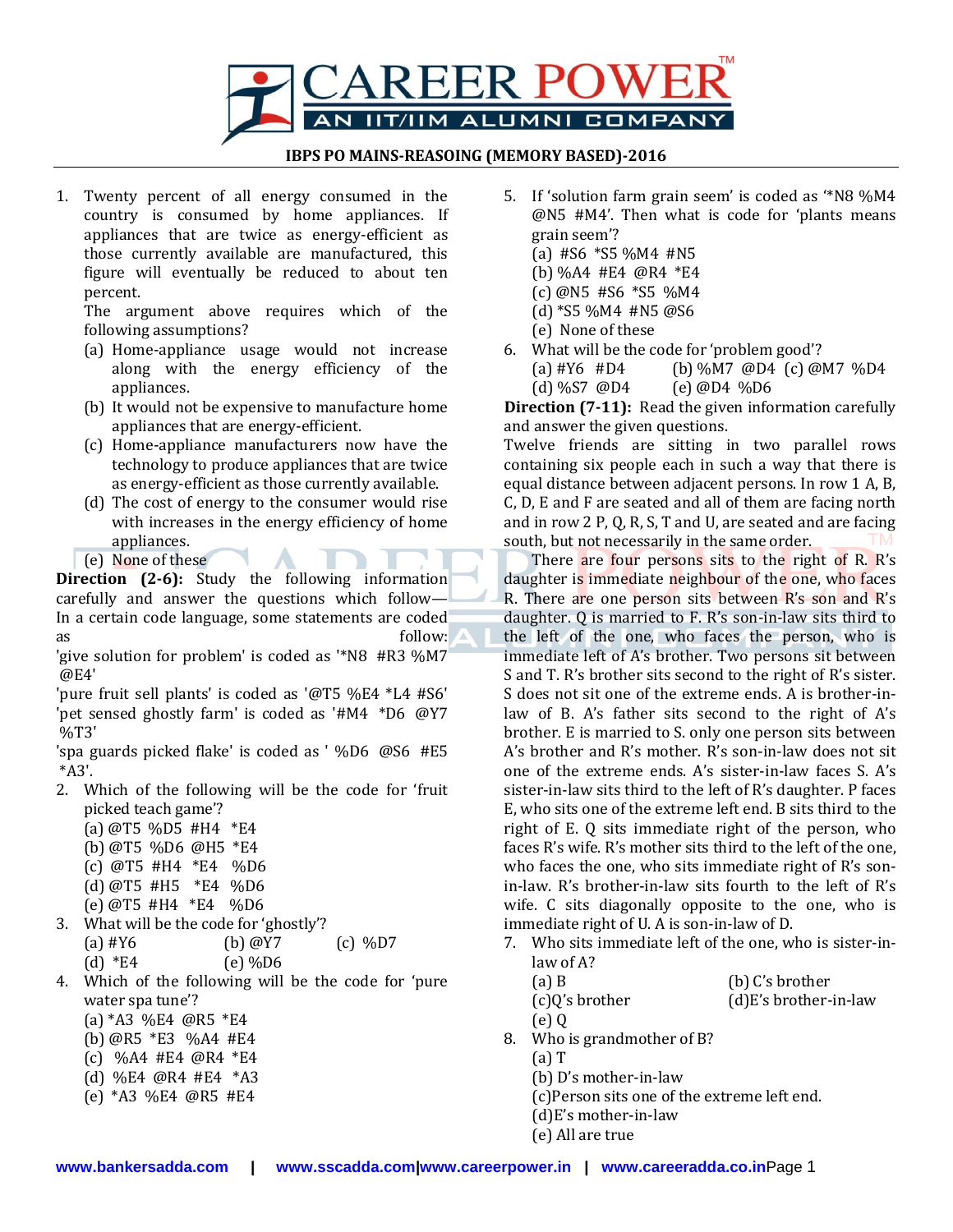- 9. Who sits second to the left of the one, who faces the person, who sits second to the left of P?
	- (a) R's brother (b) Q
	- (c) None are true (d)A
	- (e) S's husband
- 10. Who is the niece of P?
	- (a) B  $(b)$  T's son  $(c)Q'$ s wife
	- (d)Q's sister-in-law (e) Q
- 11. If P related to A's sister-in-law in the same way as Q related to R's daughter. Which of the following is U related to, following the same pattern?  $(a)$ R's brother (b) C's brother  $(c)$ F
	- (d)A (e) None of these

**Direction (12-13):** Each question consists of some conclusion followed by five statements. Consider the given conclusion to be true even if they seem to be at variance with commonly known facts. Read the conclusions and then decide from which statement, the conclusion can be possible.

- 12. **Conclusion:**No toxic is injection.
	- Some injection are glucose.

### **Statement:**

- (a) All toxic are tablet No tablet is glucose Some glucose are medicine All medicine are injection
- (b) Some toxic are tablet All tablet are injection Some injection are glucose All glucose are medicine
- (c) All tablet are toxic. No injection is toxic. Some glucose are injection. All glucose are medicine.
- (d) Some injection are toxic All injection are tablet Some toxic are glucose All glucose are medicine
- (e) Some medicine are toxic Some toxic are injection Some injection are tablet All tablet are glucose
- 13.**Conclusion:**Some clock are watch.
	- Some wheel are buses.

## **Statement:**

- (a) All watch are clocks. Some clocks are tyres. Some tyres are wheels. Some wheels are buses.
- (b) Some watch are wheel All wheel are tyre Some tyre are buses All buses are clock
- (c)Some buses are tyre Some tyre are clock All clock are watch Some watch are wheel
- (d)All tyre are buses Some buses are wheel Some wheel are clock No clock is watch (e)Some buses are watch Some watch are tyre Some tyre are clock
	- Some clock are wheel
- 14. **Statement:** By asking five prominent hospitals in the national capital to deposit nearly Rs. 600 crore to compensate for their failure to treat poor patients, the Delhi government has drawn attention to the social obligation of healthcare providers in the corporate sector as well as the need for timely enforcement of applicable regulations. According to the Delhi government, trusts and registered societies to which public land was allotted to establish hospitals were required to earmark a percentage of their medical facilities and services for indigent patients.

## **Assumptions:**

- I. This strengthens the case for private hospitals to dedicate a part of their services to those who cannot afford treatment.
- II. Social responsibility of hospitals must be monitored and central government should ensure compliance by the corporate hospitals.
- III. There is a great need for the government to monitor and enforce "health services" so that the poor who cannot afford modern health facilities that are extremely costly- are able to be benefited.
- (a) All are implicit
- (b) Only III is implicit
- (c) Only I and III are implicit
- (d) Only I and II are implicit
- (e) None is implicit
- 15. The ancient Nubians inhabited an area in which typhus occurs, yet surprisingly few of their skeletons show the usual evidence of this disease. The skeletons do show deposits of tetracycline, an antibiotic produced by a bacterium common in Nubian soil. This bacterium can flourish on the dried grain used for making two staples of Nubian diet, beer and bread. Thus, tetracycline in their food probably explains the low incidence of typhus among ancient Nubians.

Which of the following is an assumption can be drawn from the passage?

- I. Infectious diseases other than typhus to which the ancient Nubians were exposed are unaffected by tetracycline.
- II. Tetracycline is not rendered ineffective as an antibiotic by exposure to the process involved in making bread and beer.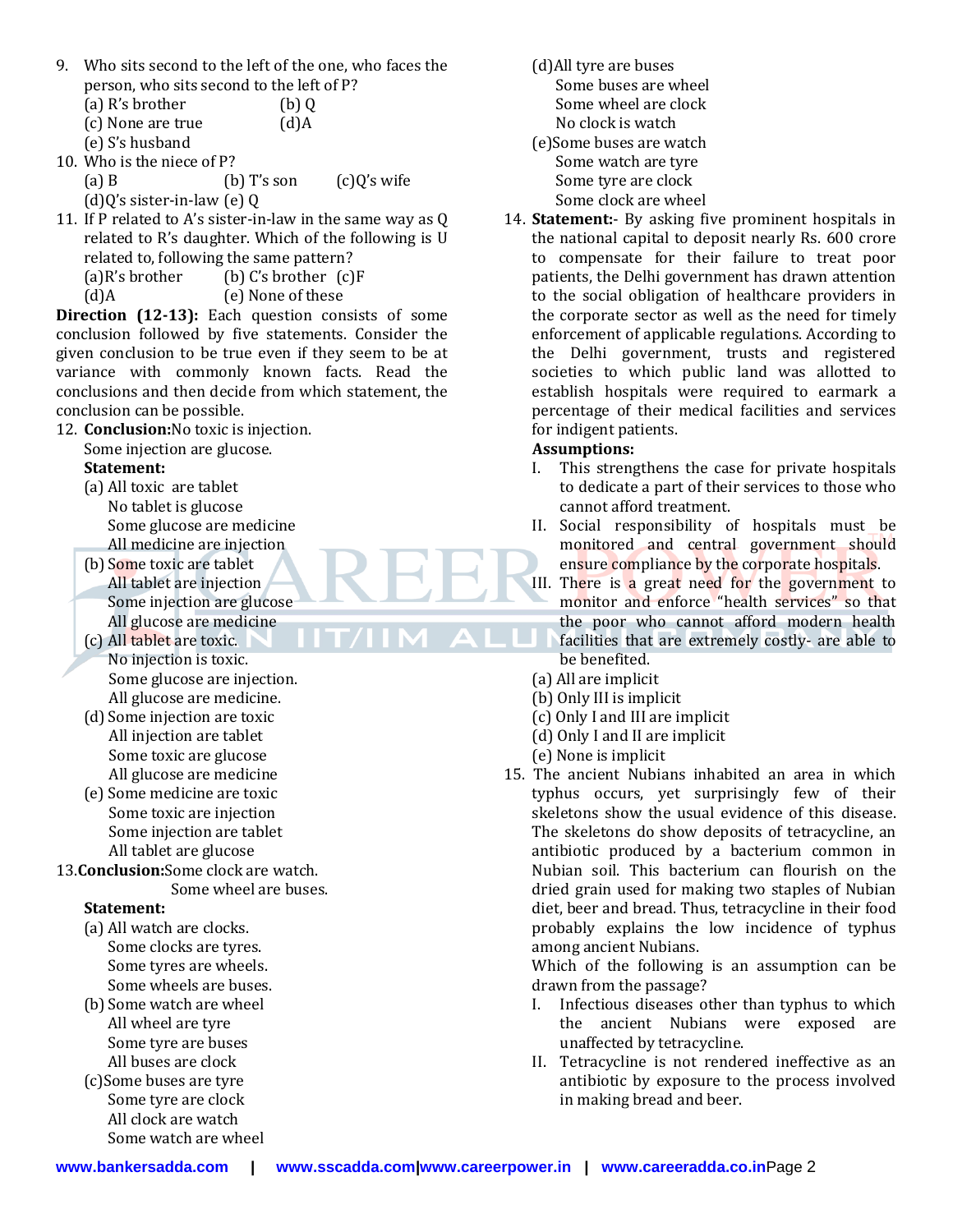- III. Typhus cannot be transmitted by ingesting bread or beer contaminated with the infectious agents of this disease.
- IV. Bread and beer were the only items in the diet of the ancients Nubians which could have contained tetracycline.
- V. Typhus is generally fatal.
- (a) Only II follows
- (b) Only III & V follow
- (c) Only III follows
- (d) Only II,III,IV and V follow
- (e) None of these
- 16. It is not often that professional footballers retire from internationals at the peak of their game. When the 29-year-old Lionel Messi, widely reckoned to be the most skilled footballer today, announced after the 2016 Copa America Final against Chile that he would not wear the Argentinian shirt again, he took everyone by surprise. It is not clear if he has made the retirement call in the heat of the moment. It came after Messi failed, yet again, to win a major title with the Argentinian team; he also missed a crucial penalty in the shootout against Chile after efficient but goal-less play in regulation and extra time. In fact, Messi's overall international record with Argentina has been good, if not spectacular. With him, the team has reached the finals of four important tournaments: the World Cup in 2014 and the Copa America in 2007, 2015 and 2016.

According to the given question, you have to decide which of the statement is/are strong on the basis of the given passage:-

After defeating in Copa America Final, Should Messi continues his international career for two years more?

- I. Yes, because it is the only way he can prove himself to the world as a challenging person.
- II. No, It is his personal decision to play no more for Argentina and as a player he gave a lot of contribution to his nation. So we should respect his decision.
- III. No, because Messi's record as a player of Barcelona is quite better than as a player of Argentina. So he should focus on one side rather than playing for both of them.
- (a)Only II & III are strong
- (b) Only I & III are strong
- (c) Only II is strong
- (d) Only III is strong
- (e) None is strong

**Direction (17-21):** Read the given information carefully and answer the given questions.

Ten people G, H, I, J, K, L, W, X, Y and Z live in a building with four floors. Each floor has 3 flats - flat 1, flat 2, and flat 3 in the same order from left to right. Ground floor is numbered floor 1 and top most floor is floor 4. Each

flat is built in such a way that Flat 1 of floor 2 is just above Flat 1 of floor 1 and so on.

The two flats in which no one lives are on even numbered floor and in even numbered flat. G does not live on even numbered floor and even numbered flat. W lives in the flat just above H. The flat between K and X is vacant and K lives in one of the flat above X. L lives in an odd numbered flat which is in the left of X. Z and Y lives on the same floor and no one else is living with them on that floor. G lives on a floor and flat just above W's floor and flat. I live on one of the floor on which one flat is vacant. Z and I both lives in the flat which is numbered1. 17. Who is living just above X?

(a) K (b) G (c) J

| $\mathfrak{c}$ $\mathfrak{c}$ | $\sim$ , $\sim$ | ╰ |
|-------------------------------|-----------------|---|
| (d)Z                          | (e) No one      |   |

- 18. Which of the following statement is true about G? (a) G lives on an even numbered flat
	- (b) K is the immediate neighbour of G
	- (c) G lives on a floor on which one flat is vacant
	- (d) None is true

- (e) G and W lives on the same floor
- 19. Which of the following lives on the ground floor? (a) G  $(b)$  I (c) L
	- (d) W  $(e)$  Both  $(a)$  &  $(c)$
- 20. Which of the following does not belong to a certain group?

| $(a)$ I | $(b)$ L                                 | $(c)$ W    |
|---------|-----------------------------------------|------------|
| $(d)$ H | (e)Y                                    |            |
|         | 21. Who is living in flat 1 on floor 4? |            |
| $(a)$ Z | (b) Y                                   | (c) No one |

(d) G  $\bigcup$  G  $\bigcup$   $\bigcup$   $\bigcup$   $\bigcup$   $\bigcup$   $\bigcup$   $\bigcup$   $\bigcup$   $\bigcup$   $\bigcup$   $\bigcup$   $\bigcup$   $\bigcup$   $\bigcup$   $\bigcup$   $\bigcup$   $\bigcup$   $\bigcup$   $\bigcup$   $\bigcup$   $\bigcup$   $\bigcup$   $\bigcup$   $\bigcup$   $\bigcup$   $\bigcup$   $\bigcup$   $\bigcup$   $\bigcup$   $\bigcup$   $\bigcup$   $\bigcup$   $\bigcup$   $\bigcup$   $\big$ **Directions (22-24):** Each question consists of four statements followed by five conclusions. Consider the given statements to be true even if they seem to be at variance with commonly known facts. Read all the conclusions and then decide which of the given conclusions does not logically follow from the given statements using all statements together and mark that conclusion as your answer.

22. **Statements**:All chairs are table

Some table are Books

All Books are Pen.

No Pen is a Copy.

**Conclusions:**(a)Some table are not copy.

- (b) All table being Pen is a possibility.
- (c) At least some Copy are Pen.
- (d) All Books are not copy.
- (e) Some pen are books
- 23.**Statements**:Some pencils are kites.

Some kites are desks.

All desks are cup.

All cup are tea.

### **Conclusions:**

- (a) All tea are cup is a possibility.
- (b) Some cup are definitely pencils
- (c) Some tea are desks.
- (d)Some cup are kites.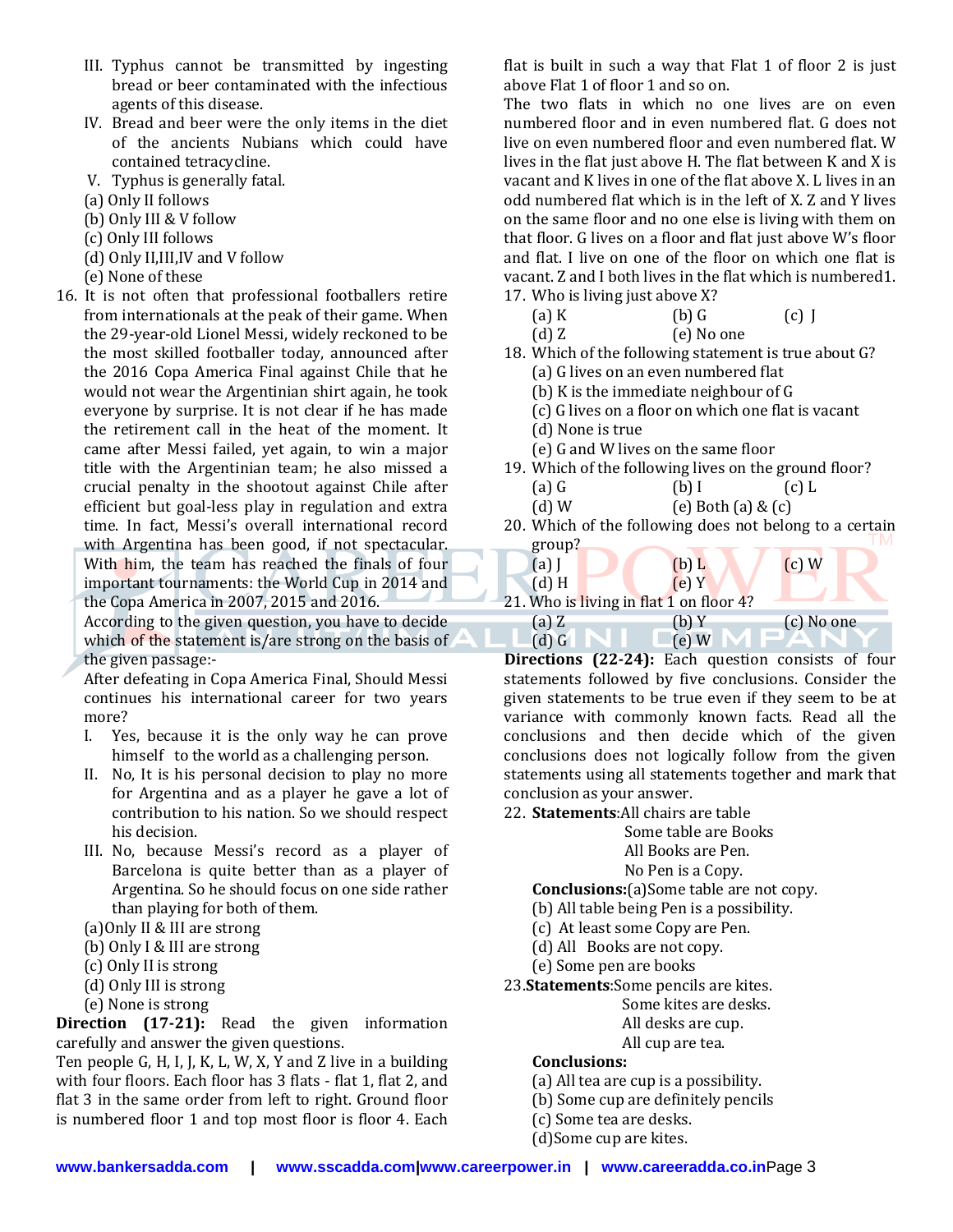(e) Some pencil can be desks

24. **Statements:**Some boards are paper. All clips are papers. Some papers are Lanes. All lanes are roads.

#### **Conclusions:**

- (a) Some roads can be boards
- (b) Some lanes are papers
- (c) Some boards are clip
- (d) All roads are clips
- (e) Some roads are paper

**Direction (25-29):** Read the given information carefully and answer the given questions.

J, K, L, M, S, T, U and V are eight employees of an organization and they will attend a meeting in the four months (March, June, October & November). The meeting held in each month on 13th and 22nd date. Only two meetings held in a month.No person can attend the meeting after L. M attends the meeting in the month which has less than 31 days. S and U attends meeting after M on date  $22<sup>nd</sup>$  of different months, while J & k attends before M and K attends after J in the same month. V does not attend the meeting in the month in which either S attends or L attends.

25. How many people attends meeting between S and L?

(a) 1 (b) 2 (c) 3

- (d) 4 (e) None of these
- 26. Four of the following follow a same pattern find the one which does not follow?
	- (a) J March (b)  $S 13$  (c) U October
	- $(d)U 22$  (e)T November
- 27. Who attends meeting in November?
	- (a)  $T,L$  (b)  $M,T$  (c)  $S,T$
	- (d) S,U (e) None of these
- 28. Who attends meeting immediately after M? (a) U (b) S (c) V
	- $(d) T$   $(e) L$
- 29. S attends meeting in the month of? (a) June (b) October (c) November (d) March (e) None of these
- 30. Targeted Delivery of Government subsidies and benefits to ensure that they reach the poor and the deserving. What would be the cause of above government budget?
	- (a) Some portion is still untouched from new subsidies and other scheme.
	- (b) Some urban sector can get subsidy scheme profit.
	- (c) DBT ensures related information about the poor people for subsidies.
	- (d) The transparency and clearance will be increased.
	- (e) None of these

Note: - 20 Questions are missing.....! **IT/IIM ALUMNI COMPAN** 

(1)Direction-5 Questions

- (2) Conditional Based critical Reasoning-5
- (3) One mix Puzzles-5
- (4) Logical Questions-5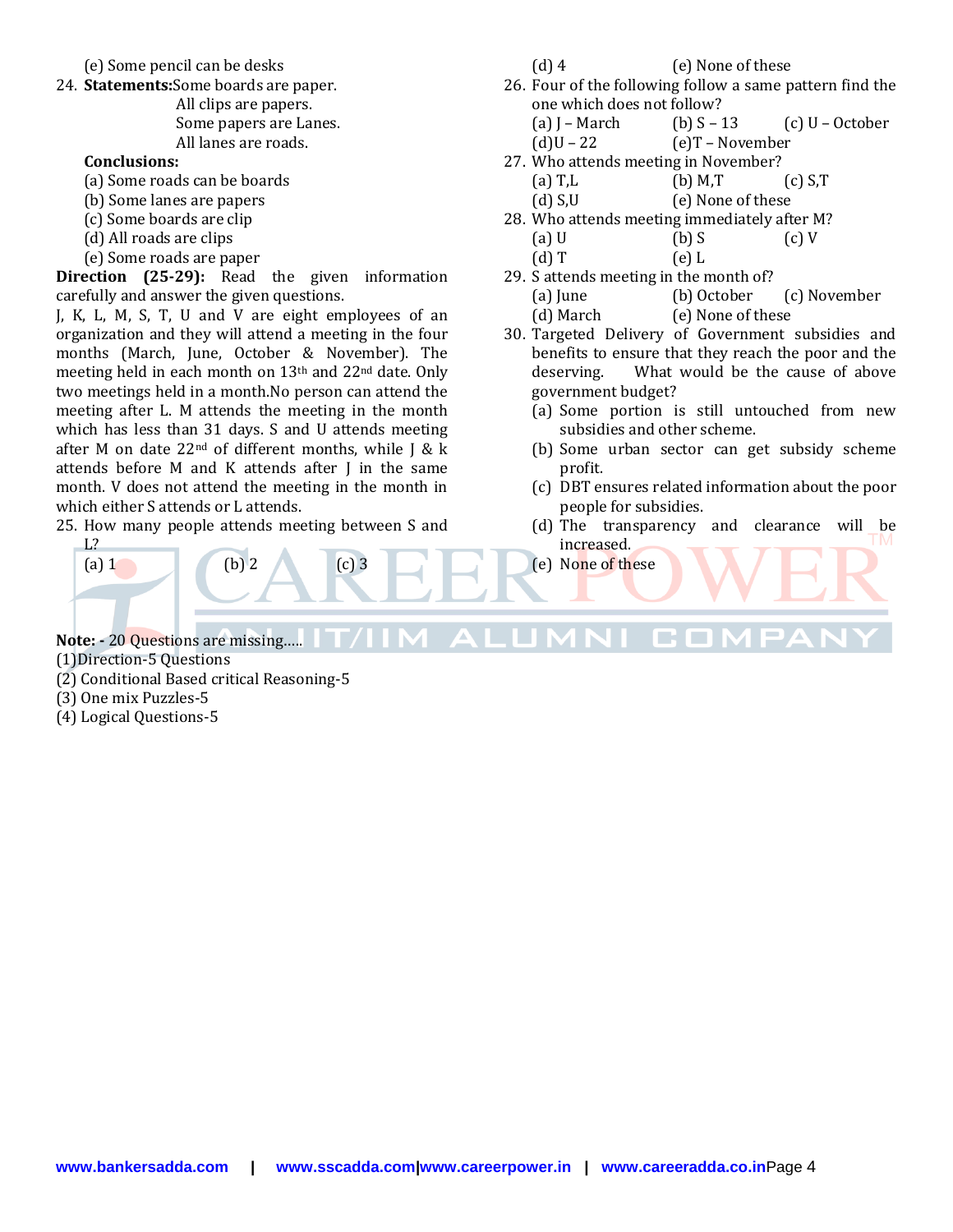#### **Solutions**

1. (a); This argument is based on the assumption that if the appliances become more efficient, then more homes would not be tempted to increase their utility/consumption in the household.

### **Direction (2-6):**

- 2. (d); @T5 #H5 \*E4 %D6
- 3. (b); @Y7
- 4. (e); \*A3 %E4 @R5 #E4
- 5. (c); @N5 #S6 \*S5 %M4
- 6. (b); %M7 @D4

### **Direction (7-11):**

7. (c);



**www.bankersadda.com | www.sscadda.com|www.careerpower.in | www.careeradda.co.in**Page 5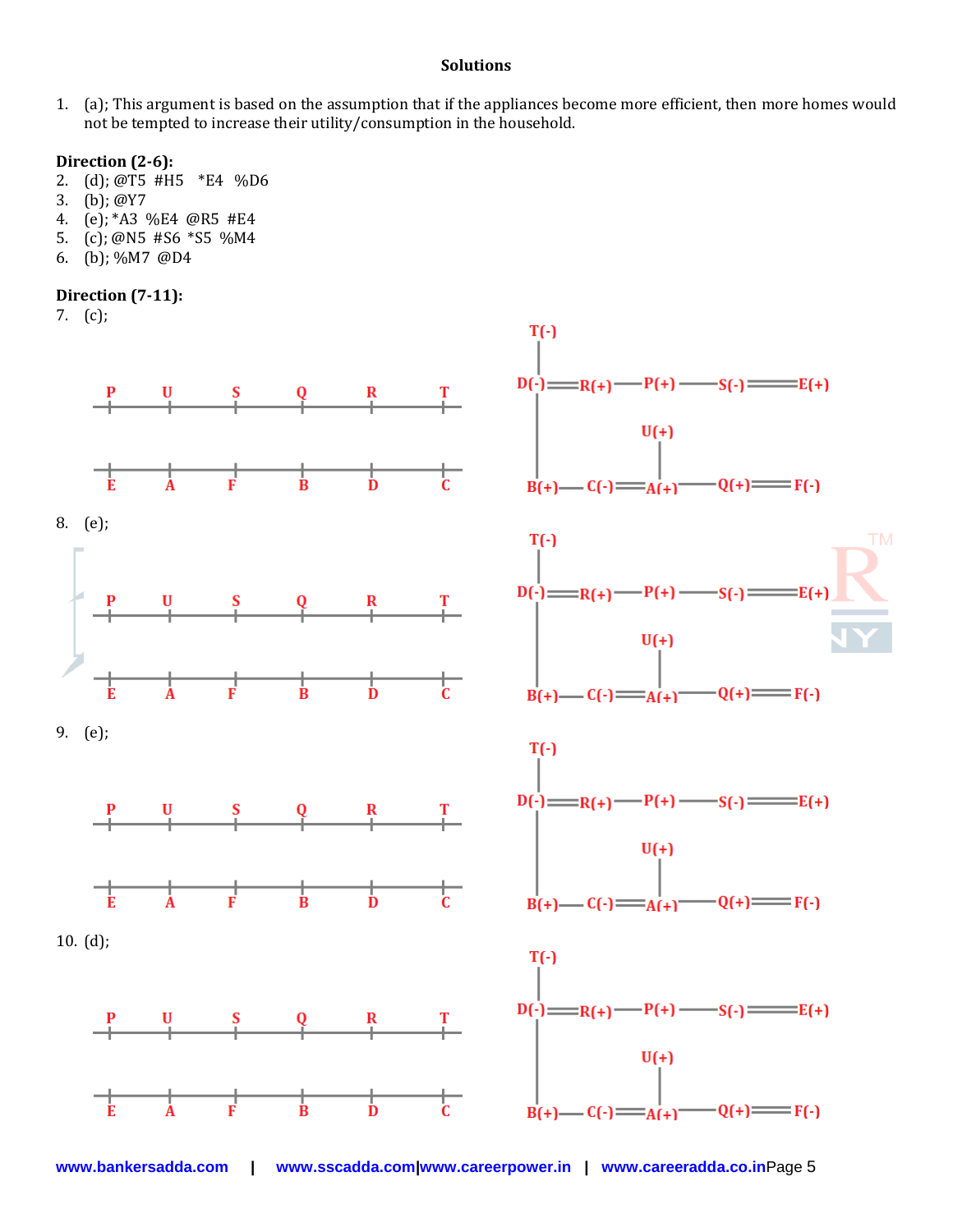



14. (c);Such strict actions of Delhi government made private hospitals to serve their services to poor people. So I is implicit. But nothing is mentioned about central government in the statement II also it is a course of action, So, II is not implicit.

According to statement Delhi Govt. wanted to provide medical facilities for indigent patients. So we can assume that there is need for the govt. to monitor and enforce health services to the needy person.

- 15. (a);Statement II is a valid assumption as tetracycline is produced by a bacterium which is found in Nubian soil and the bacterium can develop on the grain which is used in making bread & beer.so tetracycline is formed through the process of making of bread & beer. Statement I is not valid because nothing is said in the passage about the disease other than typhus. Statement III is also not valid because Typhus is a disease and the statement talks about the contamination of a disease by another disease which is wrong in the context of this passage. Statement IV & V is invalid as No information is given in the passage that bread & beer were their only items in the diet and also about Typhus is fatal.
- 16. (c);Only II is strong argument because it clearly explains the freedom which is given to a person to take decisions about his life. So it gives a valid reason. Argument I is a weak statement because of the 'only' word used in the statement. Messi can prove himself by all other ways also. Argument III is also a weak Statement because there is a comparison between the position of Messi as a player of Argentina and the position of Messi as a player of Barcelona club.

## **www.bankersadda.com | www.sscadda.com|www.careerpower.in | www.careeradda.co.in**Page 6 17. (e); **Flat→ Floor**↓ **Flat 1 Flat 2 Flat 3** Floor 4  $\boxed{Z}$   $\boxed{X}$   $\boxed{Y}$

## **Direction (17-21):**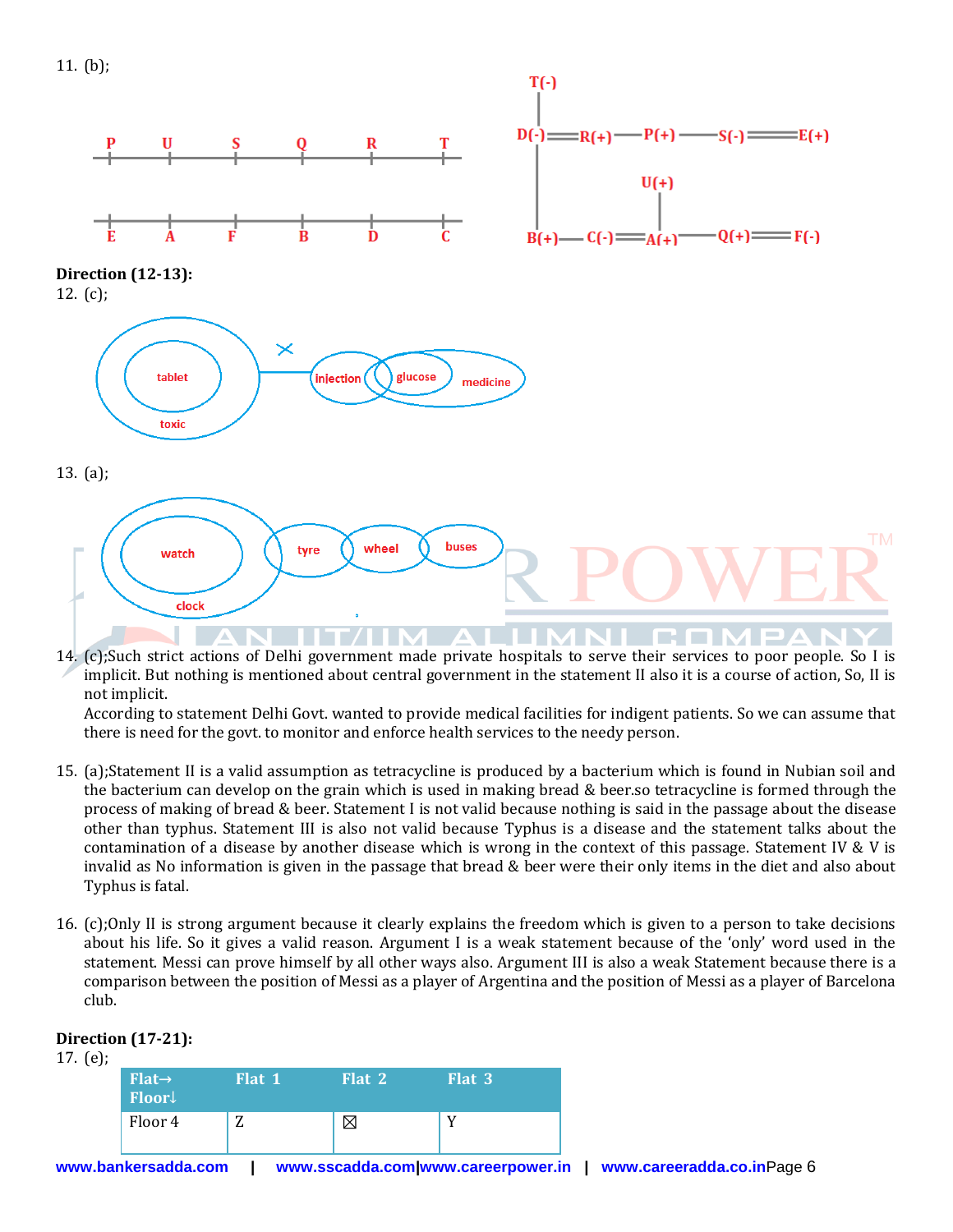| Floor 3 | К | G |
|---------|---|---|
| Floor 2 |   | W |
| Floor 1 | X | H |

18. (b);

| $Flat \rightarrow$<br>Floor | Flat 1 | Flat 2 | Flat 3 |
|-----------------------------|--------|--------|--------|
| Floor 4                     | Z      | ⊠      | Y      |
| Floor 3                     |        | K      | G      |
| Floor <sub>2</sub>          |        | ⊠      | W      |
| Floor 1                     | L      | X      | H      |

19. (c);

| - - · (- <i>)</i> |                             |        |             |        |                |  |
|-------------------|-----------------------------|--------|-------------|--------|----------------|--|
|                   | $Flat \rightarrow$<br>Floor | Flat 1 | Flat 2      | Flat 3 |                |  |
|                   | Floor 4                     | Z      | ⊠           | v      |                |  |
|                   | Floor <sub>3</sub>          |        |             |        |                |  |
|                   | Floor 2                     |        | $\boxtimes$ | W      | ALUMNI COMPANY |  |
|                   | Floor 1                     | ப      | X           | H      |                |  |

20. (b);

| $Flat \rightarrow$<br>Floor | Flat 1 | Flat 2 | Flat 3 |
|-----------------------------|--------|--------|--------|
| Floor 4                     | Z      | ⊠      | Y      |
| Floor <sub>3</sub>          |        | K      | G      |
| Floor <sub>2</sub>          | I      | ⊠      | W      |
| Floor 1                     | L      | X      | H      |

21. (a);

| $Flat \rightarrow$<br>Floor | Flat 1 | Flat 2 | Flat 3 |
|-----------------------------|--------|--------|--------|
| Floor 4                     | Z      |        |        |
| Floor 3                     |        | К      |        |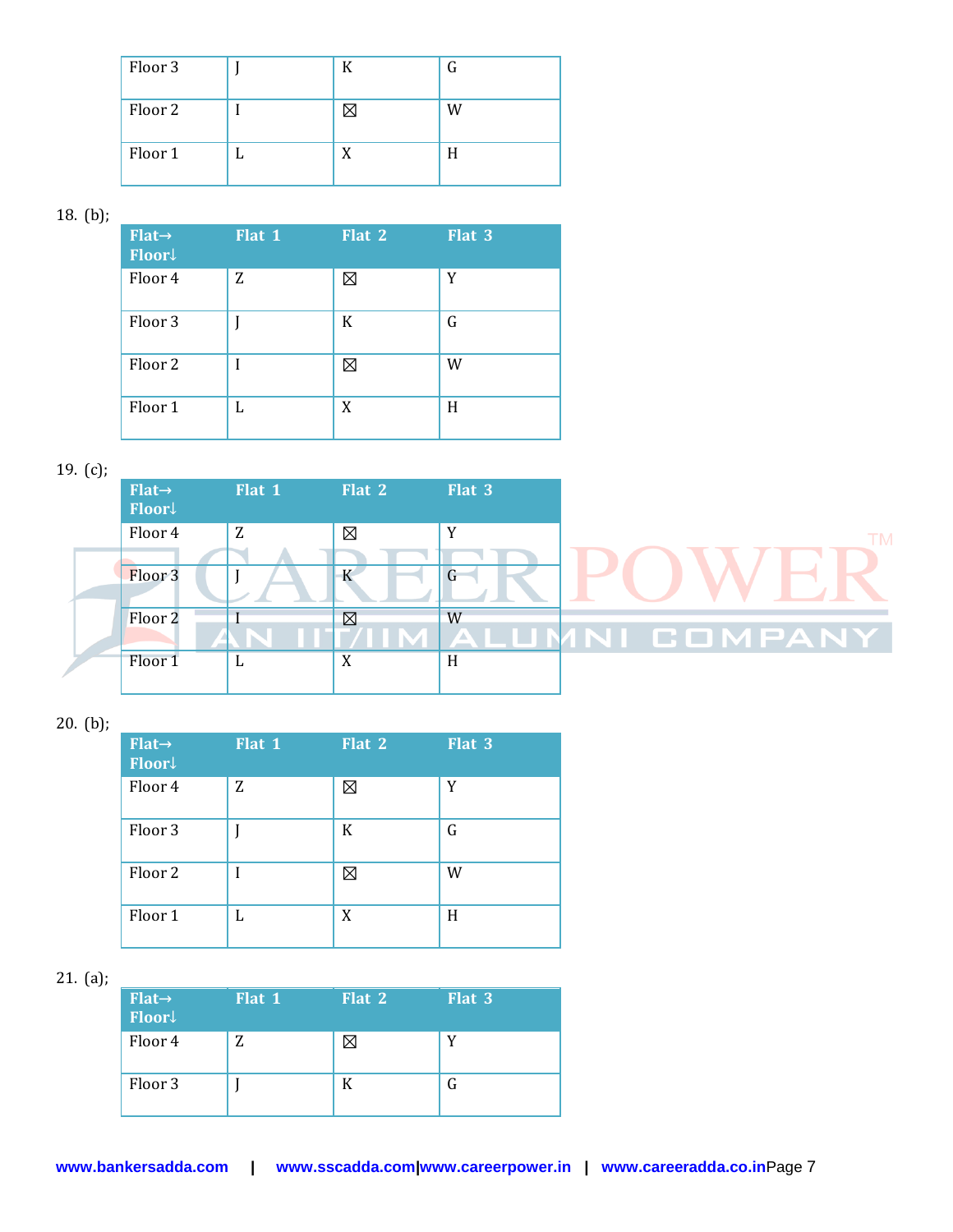| Floor 2 |   | W |
|---------|---|---|
| Floor 1 | - |   |

### **Directions (22-24):**

22. (c);



23. (b);





# **Direction (25-29):**

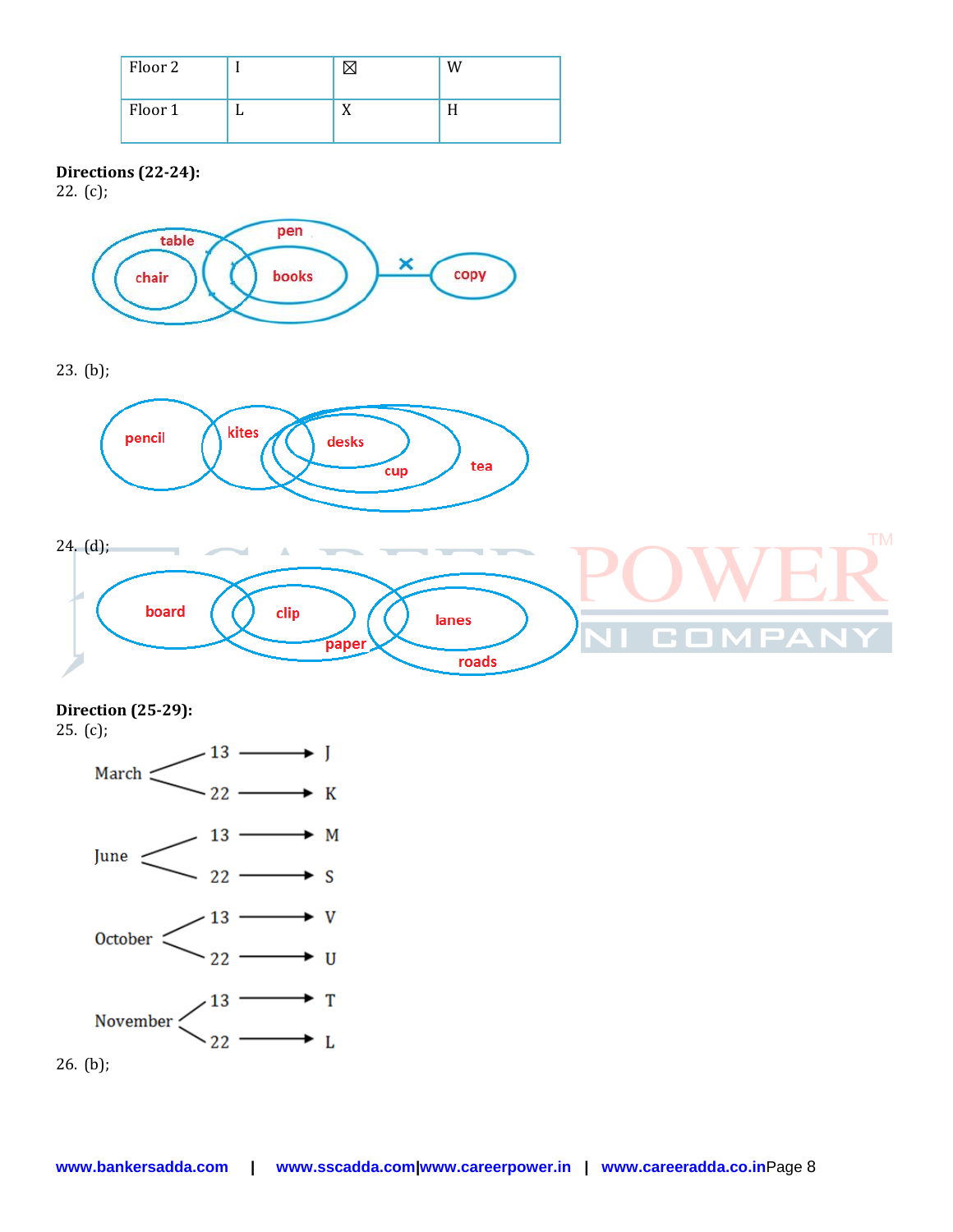